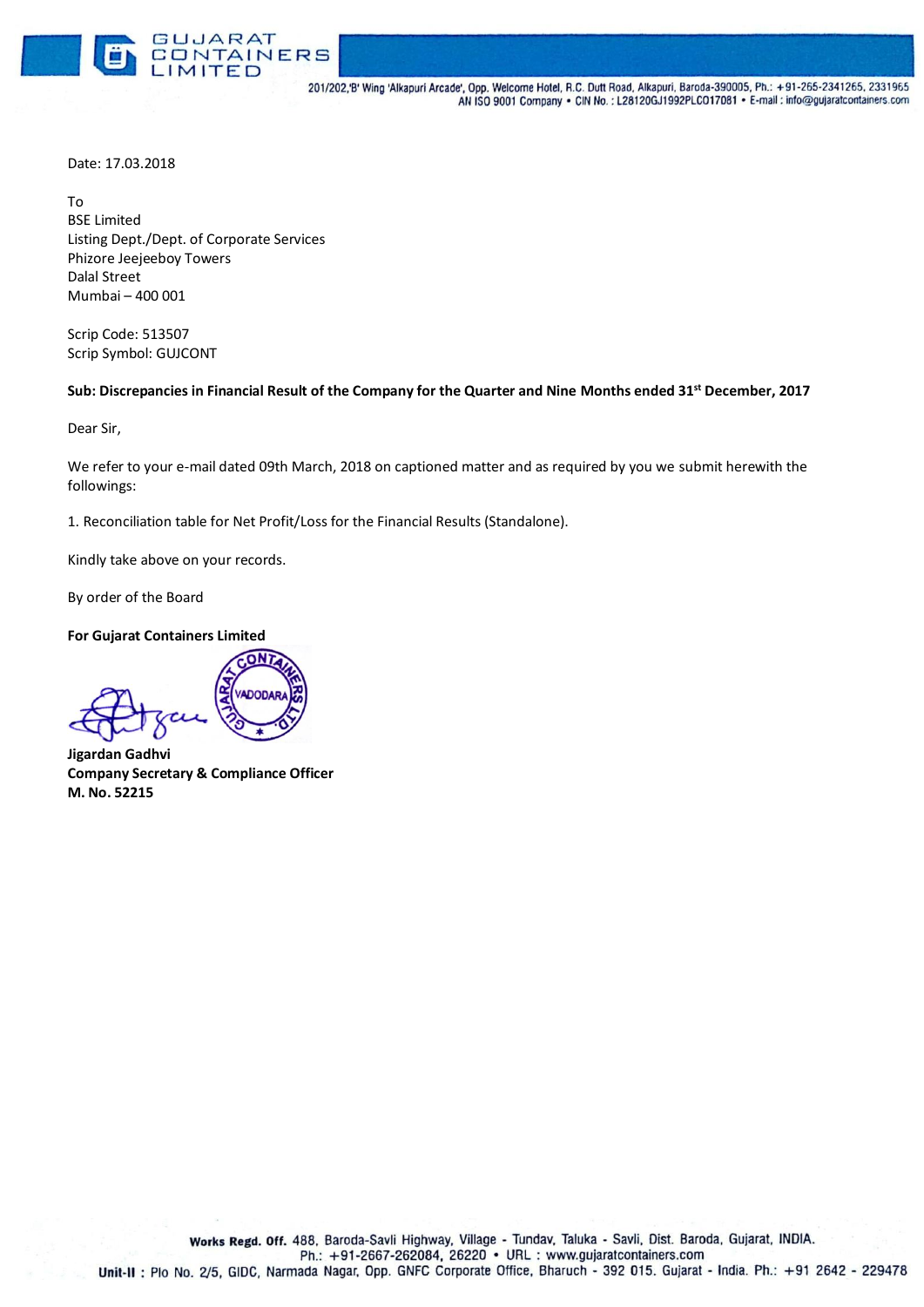

| Statement of Profit and Loss for the period ended 31/12/2017<br>(Rs. In Lakh) |                                                                                               |                                       |                                                    |                                                                             |                                                                                      |                                              |                                                |
|-------------------------------------------------------------------------------|-----------------------------------------------------------------------------------------------|---------------------------------------|----------------------------------------------------|-----------------------------------------------------------------------------|--------------------------------------------------------------------------------------|----------------------------------------------|------------------------------------------------|
| Sr. No.                                                                       | <b>Particulars</b>                                                                            | 3 Month<br><b>Ended</b><br>31/12/2017 | Preceding 3<br>Month<br><b>Ended</b><br>30/09/2017 | <b>Corresponding 3</b><br>Month ended in<br>the previous year<br>31/12/2016 | Year to date figure Year to date figure<br>for current<br>period ended<br>31/12/2017 | for the previous<br>Year ended<br>31/12/2016 | <b>Previous</b><br>year<br>ended<br>31/03/2017 |
|                                                                               | Revenue from Operation                                                                        | 1,669.06                              | 1,247.86                                           | 1,200.84                                                                    | 4,202.50                                                                             | 3,588.14                                     | 4,973.82                                       |
| Ш                                                                             | Other Income                                                                                  | 4.64                                  | 3.18                                               | 0.02                                                                        | 4.64                                                                                 | 5.03                                         | 6.47                                           |
| Ш                                                                             | Total Income (I + II)                                                                         | 1,673.70                              | 1,251.04                                           | 1,200.86                                                                    | 4,207.14                                                                             | 3,593.17                                     | 4,980.29                                       |
| IV                                                                            | <b>EXPENSES</b>                                                                               | $\Omega$                              |                                                    |                                                                             |                                                                                      |                                              |                                                |
| $\mathbf{1}$                                                                  | Cost of Materils consumed                                                                     | 1213.92                               | 910.71                                             | 861.13                                                                      | 3,012.61                                                                             | 2,552.36                                     | 3,586.43                                       |
| $\overline{2}$                                                                | Purchase of Stock in-Trade                                                                    | 0                                     | $\overline{a}$                                     | ÷,                                                                          | $\blacksquare$                                                                       | ÷,                                           | $\Box$                                         |
| 3                                                                             | Chnange in inventories of                                                                     | 7.7                                   | 10.64                                              | 17.50                                                                       | 3.81                                                                                 | 19.68                                        | 11.52                                          |
|                                                                               | Finished goods, Stock-in-trade                                                                | 0                                     |                                                    | $\blacksquare$                                                              |                                                                                      |                                              |                                                |
|                                                                               | and workin-progress                                                                           | 0                                     | 0                                                  | lo                                                                          | 0                                                                                    | 0                                            | lo                                             |
| 14                                                                            | Employee benefits expense                                                                     | 134.32                                | 135.21                                             | 90.67                                                                       | 421.40                                                                               | 325.10                                       | 450.59                                         |
|                                                                               | Finanace costs                                                                                | 60.30                                 |                                                    | 56.24                                                                       | 164.65                                                                               | 175.18                                       | 238.12                                         |
|                                                                               | Depreciation and amortization                                                                 | 15.73                                 | 16.10                                              | 18.93                                                                       | 46.18                                                                                | 51.81                                        | 62.27                                          |
|                                                                               | <b>Other Expesnes</b>                                                                         | 217.32                                | 102.47                                             | 140.59                                                                      | 466.10                                                                               | 406.00                                       | 521.84                                         |
|                                                                               | Toal expenses (IV)                                                                            | 1,649.29                              | 1,175.13                                           | 1,185.06                                                                    | 4,114.75                                                                             | 3,530.13                                     | 4,870.77                                       |
| lv                                                                            | Profit/(loss) before exceptional                                                              | 24.41                                 | 75.91                                              | 15.80                                                                       | 92.39                                                                                | 63.04                                        | 109.52                                         |
|                                                                               | items and tax (III-IV)                                                                        |                                       |                                                    |                                                                             |                                                                                      |                                              |                                                |
| VI                                                                            | <b>Exceptional Items</b>                                                                      | ÷,                                    |                                                    | $\blacksquare$                                                              |                                                                                      | $\overline{a}$                               |                                                |
| VII                                                                           | Profit/ (loss) before exceptions                                                              | 24.41                                 | 75.91                                              | 15.80                                                                       | 92.39                                                                                | 63.04                                        | 109.52                                         |
|                                                                               | items and tax(V-VI)                                                                           |                                       |                                                    |                                                                             |                                                                                      |                                              |                                                |
| VIII                                                                          | Tax expense:                                                                                  |                                       |                                                    |                                                                             |                                                                                      |                                              |                                                |
|                                                                               | (1) Current tax                                                                               | $\overline{a}$                        |                                                    | $\overline{a}$                                                              |                                                                                      | $\overline{a}$                               | 35.41                                          |
|                                                                               | (2) Deferred tax                                                                              |                                       |                                                    |                                                                             |                                                                                      |                                              |                                                |
| IX                                                                            | Profit (Loss) for the period from                                                             | 24.41                                 | 75.91                                              | 15.80                                                                       | 92.39                                                                                | 63.04                                        | 74.11                                          |
|                                                                               | continulng operations (VII-VIII)                                                              |                                       |                                                    |                                                                             |                                                                                      |                                              |                                                |
| X                                                                             | Profit/(loss) from discontinued operations                                                    | ÷,                                    |                                                    | $\overline{\phantom{a}}$                                                    |                                                                                      | $\sim$                                       |                                                |
| XI                                                                            | Tax expenses of discontinued operations                                                       |                                       |                                                    |                                                                             |                                                                                      |                                              |                                                |
| XII                                                                           | <b>Profit/(loss) from Discontinued operations</b>                                             | $\blacksquare$                        | $\overline{\phantom{a}}$                           | $\blacksquare$                                                              | $\overline{\phantom{a}}$                                                             | $\overline{\phantom{a}}$                     | $\overline{\phantom{a}}$                       |
|                                                                               | (after tax) (X-XI)                                                                            |                                       |                                                    |                                                                             |                                                                                      |                                              |                                                |
| XIII                                                                          | Profit/(loss) for the period (IX+XII)                                                         | 24.41                                 | 75.91                                              | 15.80                                                                       | 92.39                                                                                | 63.04                                        | 74.11                                          |
| XIV                                                                           | Other Comprehensive Income<br>A. (i) Items that will not be reclassifled to proflt<br>or loss | $\Box$<br>$\overline{\phantom{a}}$    | $\overline{\phantom{a}}$<br>ä,                     | ÷,<br>$\blacksquare$                                                        | L.                                                                                   | ÷,<br>$\overline{\phantom{a}}$               | $\blacksquare$                                 |
|                                                                               | ii) Income tax relating to items that will not be                                             |                                       |                                                    |                                                                             |                                                                                      |                                              |                                                |
|                                                                               | reclassified to profit or loss                                                                |                                       |                                                    |                                                                             |                                                                                      |                                              |                                                |
|                                                                               | B. (i) Items that will be reclassified to profit or<br>loss                                   |                                       | L,                                                 |                                                                             |                                                                                      | $\overline{\phantom{a}}$                     |                                                |
|                                                                               | Income tax relating to items that will be<br>ii)<br>reclassified to profit or loss            |                                       |                                                    |                                                                             |                                                                                      |                                              |                                                |

GUJARAT

Ð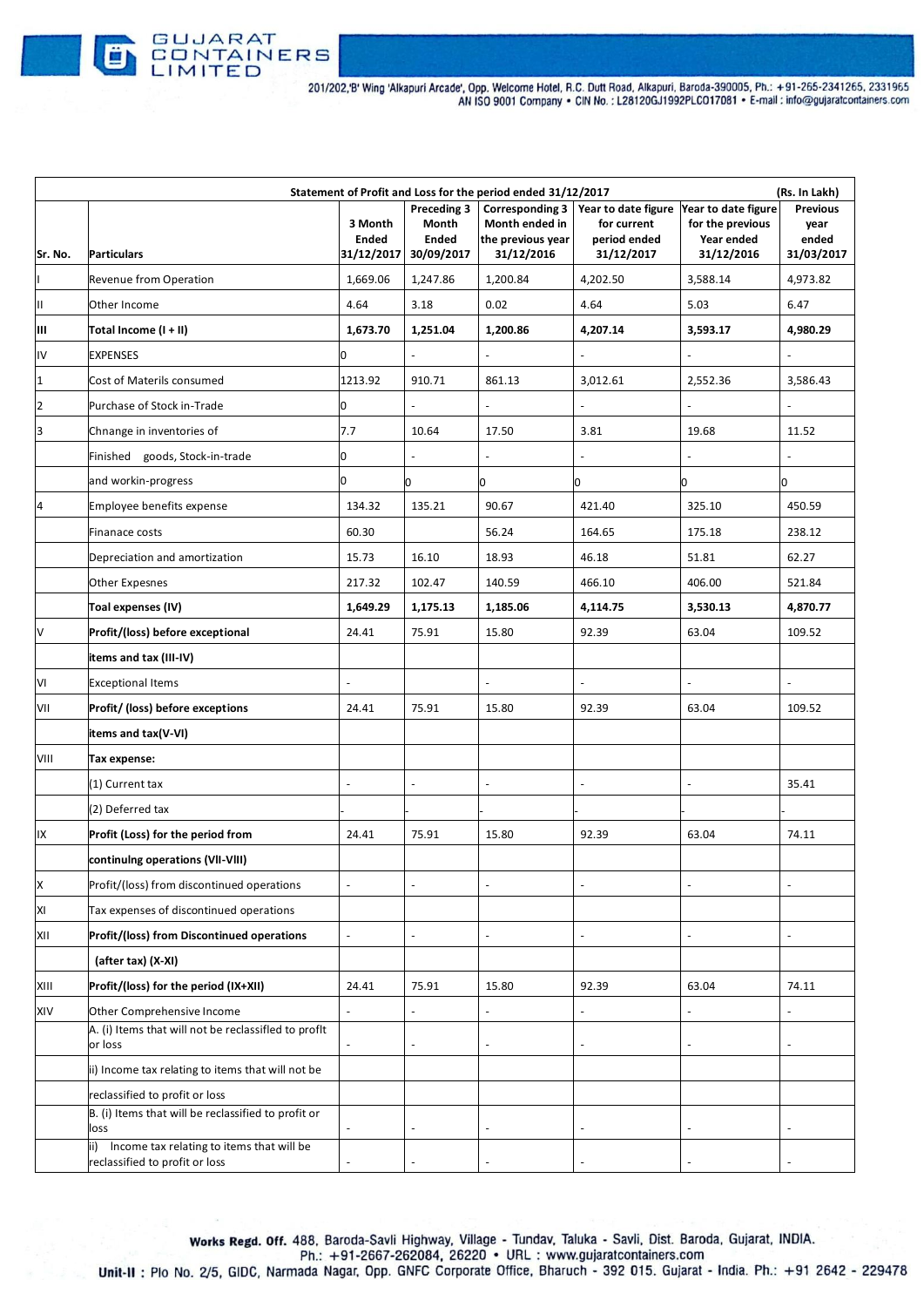

GUJARAT

CONTAINERS 201/202,'B' Wing 'Alkapuri Arcade', Opp. Welcome Hotel, R.C. Dutt Road, Alkapuri, Baroda-390005, Ph.: +91-265-2341265, 2331965 AN ISO 9001 Company . CIN No.: L28120GJ1992PLC017081 . E-mail: info@gujaratcontainers.com

| <b>XV</b>  | Total Comprehensive Income for the period<br>(XIII+XIV)                    | 24.41 | 75.91 | 15.80 | 92.39 | 63.04 | 74.11 |
|------------|----------------------------------------------------------------------------|-------|-------|-------|-------|-------|-------|
|            | Comprising Profit (Loss) and<br>Other.comprehensive Income for the period) |       |       |       |       |       |       |
| <b>XVI</b> | Earnings per equity share (for continuing<br>operation):                   |       |       |       |       |       |       |
|            | 1) Basic                                                                   | 0.04  | 0.13  | 0.03  | 0.16  | 0.11  | 0.13  |
|            | (2) Diluted                                                                | 0     |       | חו    |       |       | 10    |
| XVII       | Earning per equity share (for discontinued<br>operation)                   |       |       |       |       |       |       |
|            | 1) Basic                                                                   |       |       |       |       |       |       |
|            | (2) Diluted                                                                |       |       |       |       |       |       |
| XVIII      | Earning per equity share (for discontinued &<br>continuing operation)      |       |       |       |       |       |       |
|            | 1) Basic                                                                   | 0.04  | 0.13  | 0.03  | 0.16  | 0.11  | 0.13  |
|            | (2) Diluted                                                                |       |       | ۱n    |       |       | IO    |

## **Notes**

1. The above unaudited Financial Result were reviewed by the Audit Committee and approved by the Board of Director at their meeting held on 10th February, 2018

2. The Statutory Auditors of the Company have carried out the limited review of the above standalone financial results and have issued an unqualified review Report. The review report of the Statutory Auditor is being filed with BSE Ltd. and also available on the Company Website

3. The above result, have been prepared in accordance with Ind AS notified under the Companies (Indian Accounting Standards) Rules,2015.

| Reconciliation of net profit between previous GAAP and IND AS |                                    | (Rs. In Lakh)                      |
|---------------------------------------------------------------|------------------------------------|------------------------------------|
| Particulars                                                   | <b>Quarter Ended</b><br>31/12/2017 | Nine months ended on<br>31/12/2017 |
| Net profit for the period under previous GAAP                 | 24.41                              | 92.39                              |
| Add/less                                                      |                                    |                                    |
| Actuarial gain (loss) on other comprehensive income           | $\Omega$                           | 0                                  |
| Net profit under IND AS                                       | 24.41                              | 92.39                              |
| other comprehensive income/expenses                           | $\Omega$                           | 0                                  |
| total comprehensive income                                    | 24.41                              | 92.39                              |

4. The Statement is as per Regulation 33 of SEBI (LODR) Regulations, 2015<br>5. The Company has only one reportable segment i.e Packaging

5. The Company has only one reportable segment i.e Packaging<br>6. Previous period figures have been regrouped /reclassified wh

Previous period figures have been regrouped /reclassified wherever necessary to conform to current period classification.

**For Gujarat Containers Limited Place: Vadodara Kiran Shah**

**Date: 10th February, 2018 Chairman & Managing Director**